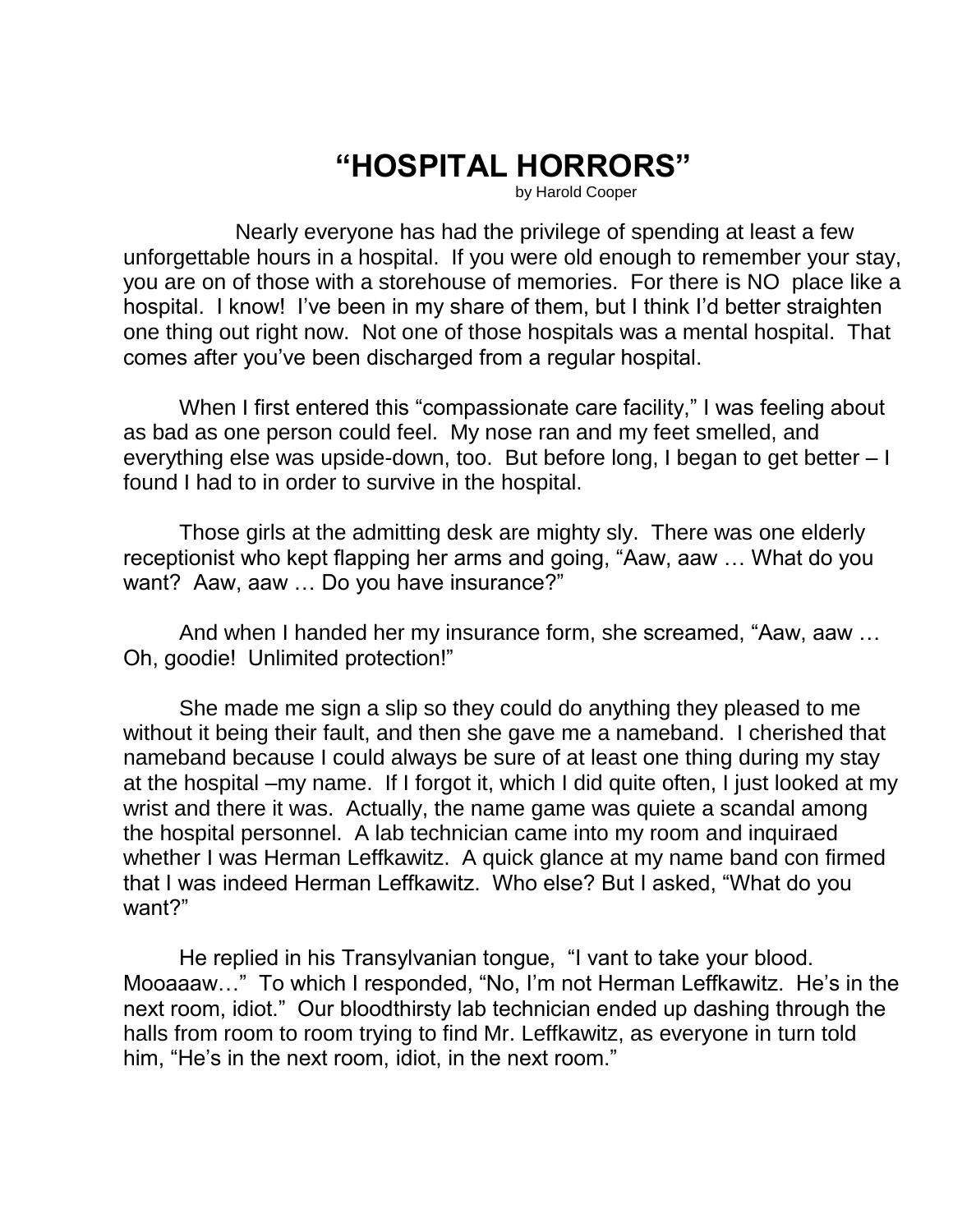I must tell you about my nurse, known as Killer – and she was a killer indeed. Russian born, she formally went by the name of Chornaya Karova . Later I learned that she was a retired Volga Boatwoman who originally came to the U.S. as an offensive tackle for the Chicago Bears. But back to our meeting – I was sitting in the lobby minding my own business when I heard a low rumble off in the distance which slowly increased in intensity. Above all the clamor came the song of the Volga Boatman: "Ay ookhnyem … Ay ookhnyem …" the floor began to shake … The walls began to shake … The pictures fell off the walls … Then the plaster…

By now Killer was at the door. She kicked it open … she was a BIG woman, about seven feet tall. She measured forty-five inches around – from her nose right on down to her feet. With a little black mustache and a heavy beard, she had her dress on backwards, just to show how tough she was. And she turned out to be one of the prettier nurses.

Killer picked me up, pressed me over her head twice, and carried me under her arm to my room, complete with bed pan. Somewhere in the hospital codes or the Hippocratic oath there must be a passage which reads: "The optimum operating temperature for all bed pans is thirty-two degrees Farenheit – or below!" The first time I had need of the thing, I mistakenly asked Killer, whereupon she immediately went to chill it in dry ice to below thirty-two degrees so I could get the maximum effect.

Anyone who believes indecent exposure has come along within the last few years has never visited a hospital. The garb I had to wear was what I shall call a "humility gown," a terrible contraption looking like a gunny sack with a head hole cut in one end and an open seam in the back that fastened with ties which felt like giant boulders when I tried to lie down. It wouldn't have been as bad, but my particular model was made for a pygmie and hardly covered the "bare" necessities.

Long after I was admitted, a nurse came in with what every red-blooded American boy looks forward to – dinner! The try was covered, so I sneaked a peek under the edge. Convinced that my eyes were deceiving me, I took the cover completely off. I couldn't believe it. How can anyone ruin Jello? The main dish was like nothing I had ever seen before, but being hungry, I forced myself to eat some. It tasted like nothing I had every eaten before. When the njrse finally took the try out, I heard her say to her flunkie, "How about that! We finally found